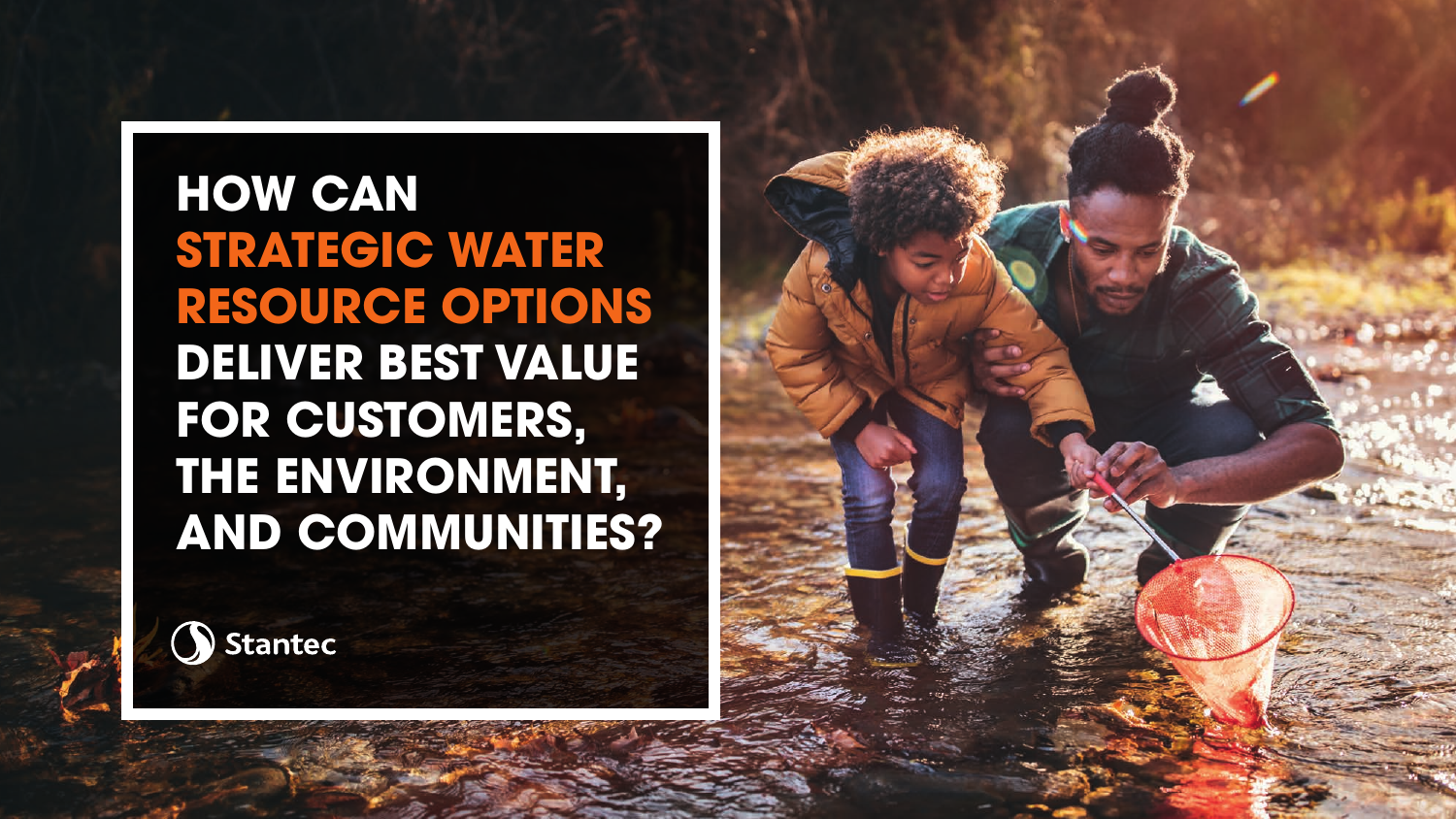## **STRATEGIC WATER RESOURCE OPTIONS**

Jon Darwent, Principal Consultant at Stantec argues that for strategic resource options (SROs) to contribute to best value regional plans, they need to be developed with a focus on the objectives and criteria by which plans will be judged, avoid uneconomic investments, operational inefficiencies and enhance resilience. The impetus behind the current programme of water resources planning and the rationale for the new regional groups is explained. Jon then describes the challenges of designing schemes for infrequent extreme droughts, citing how local raw water storage can flatten peak events, thereby reducing upstream capacity requirements. Bringing all the data on needs and solutions together in a best value plan calls for new thinking on how schemes are designed, and how their costs and benefits are articulated and assessed.

Following the Water UK Long Term Planning Framework report in 2016, and the National Infrastructure Commission report on future water needs in 2018, the Government consulted on a draft National Policy Statement (NPS) on water resources infrastructure in 2019. The draft NPS sets out plans to develop new policies and legislation, ranging from measures to address climate change, demand management, catchment management, as well as new water resources infrastructure. The NPS is likely to be finalised in 2021. Ofwat's PR19 final determination notes that 'ensuring water resources supplies are resilient against droughts is becoming more challenging with pressures from climate change, population growth, societal expectations, and increasing environmental aspirations.'

The Environment Agency's long-term ambition for water resources in England was published in its water resource national framework document in March 2020. This identified the need for an additional 3,435 Ml/d of water by 2050. The build-up of the need and the Agency's assessment of the possible options to satisfy that need by 2050 is shown in the table below.

| <b>Need</b>                | Ml/d  | <b>Potential solutions</b>          | Ml/d            |
|----------------------------|-------|-------------------------------------|-----------------|
| To increase resilience     | 1.130 | Water efficiency                    | 900             |
| To address climate change  | 400   | Leakage reduction                   | 770             |
| To protect the environment | 720   | Drought measures                    | $0 - 710$       |
| Population growth          | 1.040 | New resources and<br>infrastructure | $1,050 - 1,760$ |
| Other needs                | 140   |                                     |                 |
| <b>Total</b>               | 3,430 |                                     | 3,430           |

The Environment Agency also explored potential futures to ensure the environment is protected from possible flow reductions as a result of climate change and for enhanced environmental flows for sensitive/protected sites such as SSSI's, principal salmonid rivers, and chalk streams. These were assessed as scenarios to forecast water availability at the waterbody scale in 2050 relative to a 2025 baseline. Modelling suggested that to maintain the current level of environmental ambition for 2050 (without an enhanced approach to protected sites), the total reduction in abstraction would need to be in the order of 1,200 Ml/d across England. The figure below presents this information spatially.



**Table 1** Possible 2050 Water Needs and Solutions **Figure 1** Indicative 2050 Regional Abstraction Reductions Required under a Business-as-Usual Scenario (Source: Environment Agency)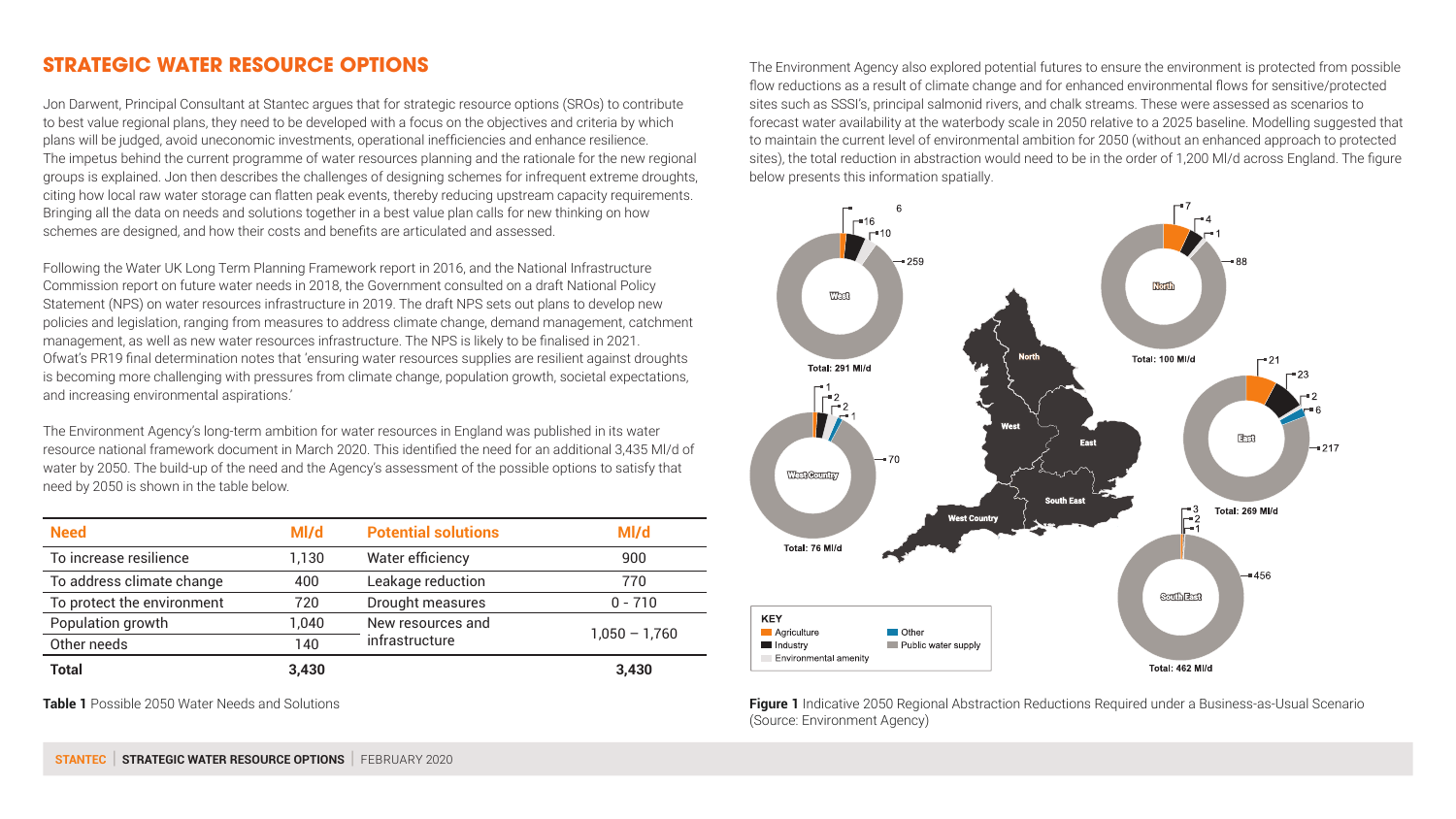Under the enhanced environmental ambition (with higher environmental flows), the requirement increases to 2,200 Ml/d, again mainly in the South East (45%), West (15%) and East (26%). While this work is indicative, it provides a perspective of the pressures that are likely to be placed on future water resources and the associated planning challenges. The Environment Agency requires regional groups to define their own environmental ambition / destination for 2050 for the plans currently under development. New approaches are needed to resolve this challenge, looking beyond individual company boundaries and across sectors to deliver best value<sup>1</sup> for customers and the environment.

## **REGIONAL PLANS AND STRATEGIC RESOURCE OPTIONS**

As part of its PR19 final determination, Ofwat allocated up to £469m to investigate strategic water resource options with a total capacity of up to 1,500 Ml/d to help achieve security of supply in the light of the aforementioned challenges. The 17 funded strategic resource options (SROs) cover a range of source and transfer schemes, predominantly to move water to the south and east of England. This will enable the nine water companies to develop 'construction ready' solutions for AMP8 that protect and enhance the environment and benefit wider society. The solutions being delivered through a formal, gated process comprise 11 sourcetype solutions (reservoirs, effluent reuse) and six transfer-type solutions (river, canal, and pipeline routes). Five regional planning groups (Water Resources North, Water Resources West, West Country Water Resources, Water Resources East, Water Resources South East) have been established to explore the potential for intercompany (regional) resource sharing. Each group is to set out a regional plan, which whilst not yet statutory, is to be reflected in each company's water resource management plan (WRMP) in 2024. Initial draft regional plans, to be consulted on in January 2022, will set out how the companies have considered making best use of their combined resources alongside managing demand and leakage to meet the needs of the environment, customers and ensuring resilient supplies. This understanding will be important in validating the water availability assessments of the SROs. With increasing environmental protection, regions such as the West Country may not have the surpluses predicted at PR19, and hence, the associated SROs which may be feasible to deliver, may not be able to progress as inter-regional solutions.

To facilitate the development of a best value set of options, the Regulators' Alliance for Progressing Infrastructure Development (RAPID) has been formed by Ofwat, the Environment Agency and the Drinking Water Inspectorate. RAPID is responsible for appraising the 17 SROs through a gated process and has, to date, evaluated the Gate 1 submissions on an accelerated timeline for Southern Water's pressing need to reduce abstractions in Hampshire.

Where best value refers to the balance / trade-offs needed between economic efficiency, environmental costs and benefits and resilience.

The number and size of SROs needed will, in part, be dependent upon the success (or not) of water companies meeting their commitment to the National Infrastructure Commission's requirement to halve leakage by 2050 and to drive down consumption. Based on published data from water company revised draft plans, meeting leakage and demand targets would offset the impact of an additional 8.7 million consumers, potentially removing the additional 1,040 Ml/d required to meet growth. However, there are significant uncertainties around demand reductions of this scale and large reductions in per capita consumption will require government intervention on issues such as compulsory metering and appliance labelling. Furthermore, there will still be a spatial distribution issue to resolve e.g., leakage reductions in Cornwall will not offset population growth in Kent.

If future demand is capped at the current level, it could be argued that we have all the treatment and potable water infrastructure capacity required to meet forecast needs, and therefore, an underpinning philosophy of SRO development might be to use existing assets and supply them with replacement water wherever possible. It is acknowledged that this may not always be efficient, as some assets may be at end of life, or are not capable of treating water from a different source, or that new assets may provide wider resilience and service benefits.

## **SOLUTIONS NEED TO REFLECT REQUIREMENTS**

If the key challenge to a resilient future is resource availability, then understanding the spatial and temporal dimensions of deficits is critical to finding a best value solution. Whether abstraction reductions are permanent or only during dry periods and, if so, in what severity of drought, will greatly influence the solution. WRMP baseline forecasts predict the potential magnitude of supply demand deficits and form the basis for identification, screening, and appraisal of options. For WRMP24, companies need to assess the resilience of their resources to a range of droughts, of differing severity, up to a return period of once in 500 years. Assessing deployable outputs under such extreme events is challenging, requiring the use of stochastic models as it goes well beyond historically recorded droughts.

The conditions giving rise to these droughts are not static with multiple components and highly variable impacts with potential deficits ranging greatly between average and severe drought years. WRMP supply demand balances give an indication of the extent of potential deficits however, they mask the seasonal timing, variability, and duration of the events. Consequently, the utilisation of SROs will vary greatly across the drought return periods and depending upon on how they are operated alongside other available supplies.

Within the overall derivation of an optimised, best value programme, options cost benefit analysis should be based on their forecast utilisation. Their lifetime costs and benefits per megalitre of water provided should be based on the annual average utilisation across the 500-year range, where each return period's total annual 1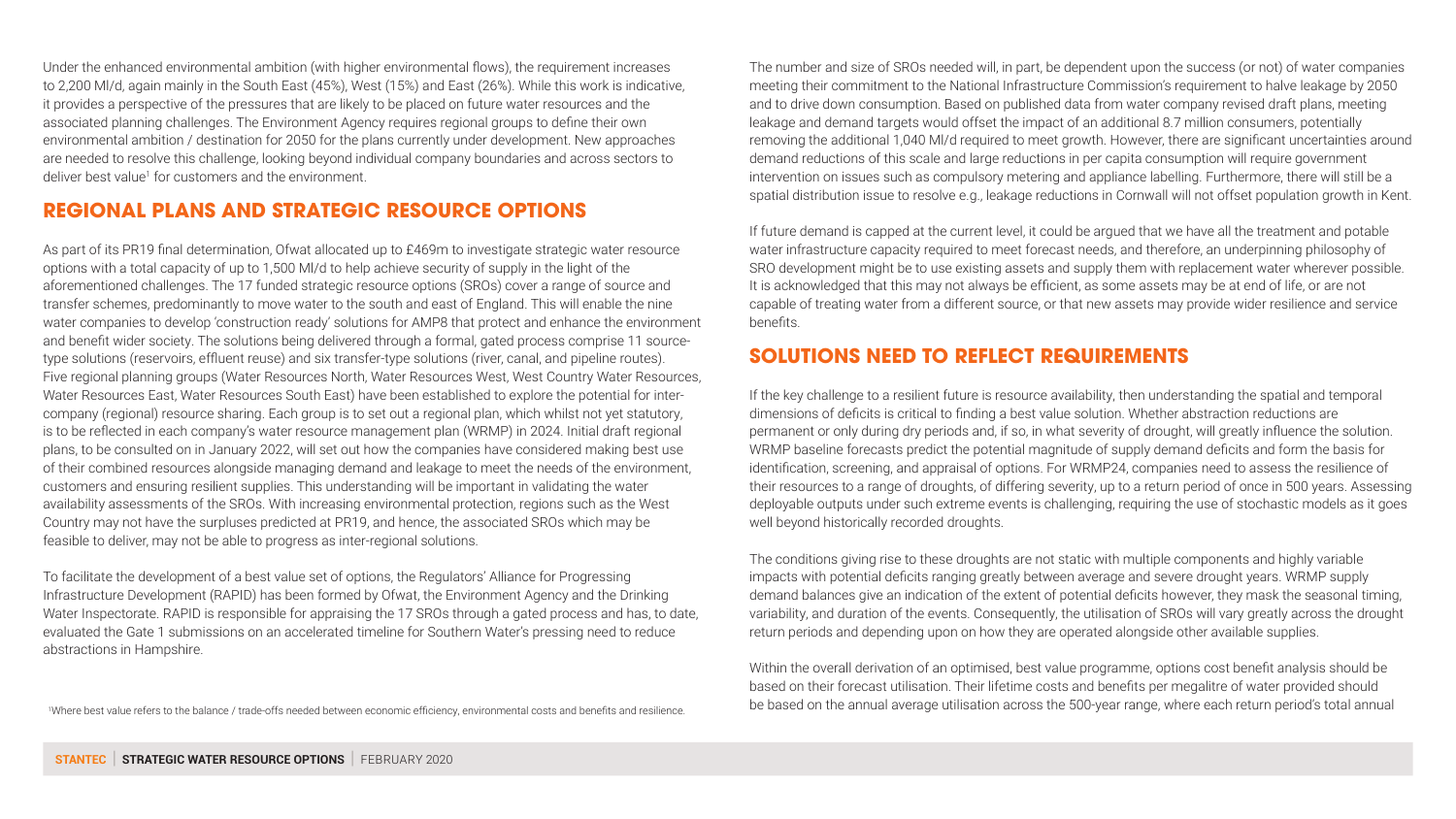volume is derived from the option's actual number of days of operation and flow on each day. In the example below, Option C is selected after Options A and B and designed to provide a required 100 Ml/d output to meet the 1:500-year deficit. However, the second chart shows that it is only used for approximately four months during that event and at an average of half its capacity. Utilisation is lower during less severe events and the option is not called upon at all in nine years in ten.



#### **Figure 2** Example SDB Contribution and Utilisation of Options within an Initial Plan

Our analysis has highlighted examples where options are required only for the very infrequent events such that on average, their annual use is significantly lower than the required daily capacity in the design event. Consequently, the associated assets are likely to be significantly oversized for normal conditions and hence will have a high cost and operational challenges. Accordingly, it is vital that once plans have been formulated, the actual utilisation of individual options, across the 500-year range, is checked. Options initially picked to meet the deficit in a severe drought may not necessarily provide the best value per megalitre of water required over the entire planning horizon.

Alongside understanding the deficits in the target region, the impact in the donor region needs to be considered to ensure the anticipated water will be available as a sustainable resource. With increasing national environmental ambition, the WRMP19 basis of some of the SROs may change, with previously identified surpluses being required to address local, emerging needs. On the face of it, a short and infrequent need would suggest a low capex/higher opex solution would be of least whole life cost. However, further investigation may reveal such a solution requires a minimum, continuous level of operation to ensure its availability when needed, greatly increasing the overall cost due to the high ongoing opex. Other practical issues should also be considered, such as operators wishing to avoid expensive running and maintenance costs on assets not contributing to efficient, normal service provision.

Ofwat has suggested that the default route for the delivery of SROs is the use of Direct Procurement for Customers. The attractiveness of any such opportunity to potential providers and the efficiency it can bring to customers is dependent upon a utilisation profile and hence revenue stream that makes best use of capital investment. This may mean water companies and their customers paying for standby capacity or buying more expensive water as part of their baseload daily operations.

### **ARE RESERVOIRS THE ANSWER?**

If the problem is one of resource availability during infrequent and intermittent events, then abstracting water when plentiful and storing it for use when needed is a potential option. The problem, complexities and extent of factors that determine a best value regional plan mean such as a solution cannot be assumed, however, the approach warrants investigation in options development.

Two examples of reservoir developments in the current programme are included below:

- Havant Thicket reservoir. The new reservoir in Portsmouth Water's area will store excess spring flows to provide a year-round base load bulk supply of 21 Ml/d. An alternative operating pattern was proposed in the Gate 1 submission by Southern Water, whereby the reservoir would also be used as a drought resource, at high flows, for short periods in extreme droughts. This might enable one of the higher capex strategic solutions to be deferred.
- As part of the West Country North (WCN) SRO study for the accelerated Gate 1 submission, a raw water transfer option was assessed to provide raw water to Testwood water treatment works (WTW), replacing the local sources when in constraint. As the scheme would be operated only after local, lower-cost solutions had reached their limits, it would be needed infrequently, at high flows to meet the residual deficit at its peak. The high flows would necessitate a large diameter pipeline, which because of its length and being a raw water transfer, would require a significant, continuous sweetening flow. The volume of the sweetening flow would, however, be so large that the source, Cheddar 2 Reservoir, would have insufficient water remaining to be transferred to meet the need in a drought. In this case, a reservoir remote from the point of an infrequent need was not feasible. However, the option of potentially using a small lake next to the receiving works was identified. Initial analysis suggested that by using the lake as a buffer, the raw water transfer capacity could be greatly reduced. The smaller pipeline would have lower construction and operating financial and carbon costs and a much lower sweetening flow requirement, potentially leaving sufficient water in the reservoir for when needed. In its determination of the Gate 1 submission, RAPID has asked that the raw transfer option be considered further.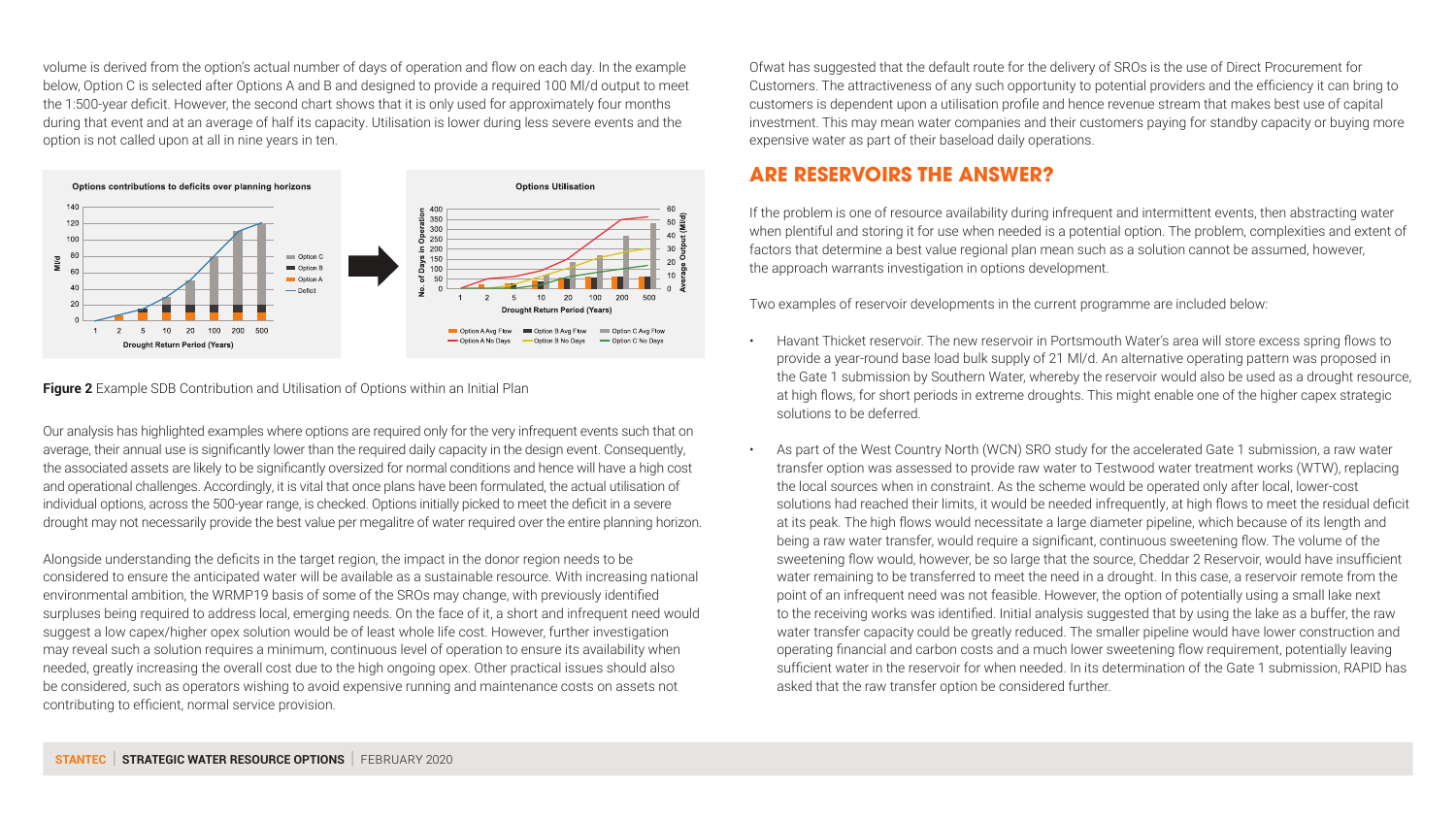## **A BEST VALUE PLAN NEEDS OPTIONS DESIGNED TO DELIVER MULTIPLE BENEFITS**

Stakeholders are requiring companies and the regional groups to extend historical planning approaches to seek best value for society and the environment. Best value option and programme appraisal extends beyond financial costs, as borne out by the industry's increasing adoption of multiple capitals approaches and the recent updates to the Treasury's Green Book. The new approach seeks to address potentially competing objectives. Stakeholder engagement will be key to agreeing a preferred plan, balancing environmental improvements, enabling social enterprise and providing affordable and resilient water supplies.

To enable planners to derive best value solutions, both SROs and companies' WRMP options should be developed with a clear understanding of the water resource needs and what stakeholders' value. Leaving these considerations to the programme appraisal stage will mean the options being presented are sub-optimal and inevitably so will be the resulting solution. To avoid this, the next stage of development for those SROs that progress through Gate 1 needs to use the outputs of the regional models and adopt their investment appraisal criteria. As such, further SRO development should consider:

- Water available to the SRO, in the light of the originating region need.
- Intended utilisation:
	- Operating constraints and opportunities for alternative deployment
	- Water quality risks and required mitigation
	- Potential to address multiple needs
	- Impact of sweetening flows on resource availability.
- Contribution to environmental net gain.
- Resilience how can scope refinement deliver wider resilience in both the donor and receiving region?
- Component optimisation:
	- How can abstraction, storage, treatment, and transfer components of the option be designed to provide best value through consideration of the above.
- Customer preferences.
- Government policy.

## **MULTI-SECTOR AND STAKEHOLDER APPROVED PLANS**

Water Resources South East (WRSE) is developing a holistic planning framework to establish a regional resilience plan, addressing a range of multi-sector risks and stakeholder objectives. Within this, options to maintain the supply-demand balance are to be appraised individually and in combination to determine the best value, adaptive pathway to managing long term water supplies and delivering the region's environmental ambition. Alongside the public water supply needs of the water companies and their customers, the regional plan is also considering the future water resource needs of industry, agriculture and power companies. Including these demands enables the plan to account for them in assessing available abstractions alongside meeting the environment's water needs.

Options and programmes can be assessed across future scenarios to assess suitability against a range of criteria and forecast uncertainties. The ability to undertake multiple runs with different priority objectives will enable comparisons of programmes focussed on, for example, cost, environmental net gain or resilience. Through the application of objective weightings an overall best value programme can be derived and information on the tradeoffs between objectives shared with stakeholders to gain acceptance.

## **TAKING SROS BEYOND GATE 1**

The initial outputs of the first runs of the WRSE planning models will be eagerly anticipated to see which of the SROs appear to best support the region's long-term plans, how RAPID uses this information in its assessments of the existing schemes, and whether there is a case for including others, in addition to those in Ofwat's final determination appendix.

Will the investments required to meet environmental targets and provide resilience to extreme droughts be seen by some as excessive and unaffordable? Will the solution entail unnecessary additional costs to normal operations to ensure resources are available in extreme events or run the risk of assets being uncommissionable when needed?

To answer these questions, it will be important that the predicted use of all components of the plan, across the range of forecast scenarios, is carefully considered and presented. This will provide the focus for further refinement of schemes, to form regional and company plans that achieve the ambitious objectives without creating white elephants, whilst still providing resilience to shocks and stresses.

For those working on the development of the schemes, the outputs should provide a focus for the next stages of development, ensuring that the options do not just answer the supply resilience question but deliver a lasting legacy for customers, the environment and communities.